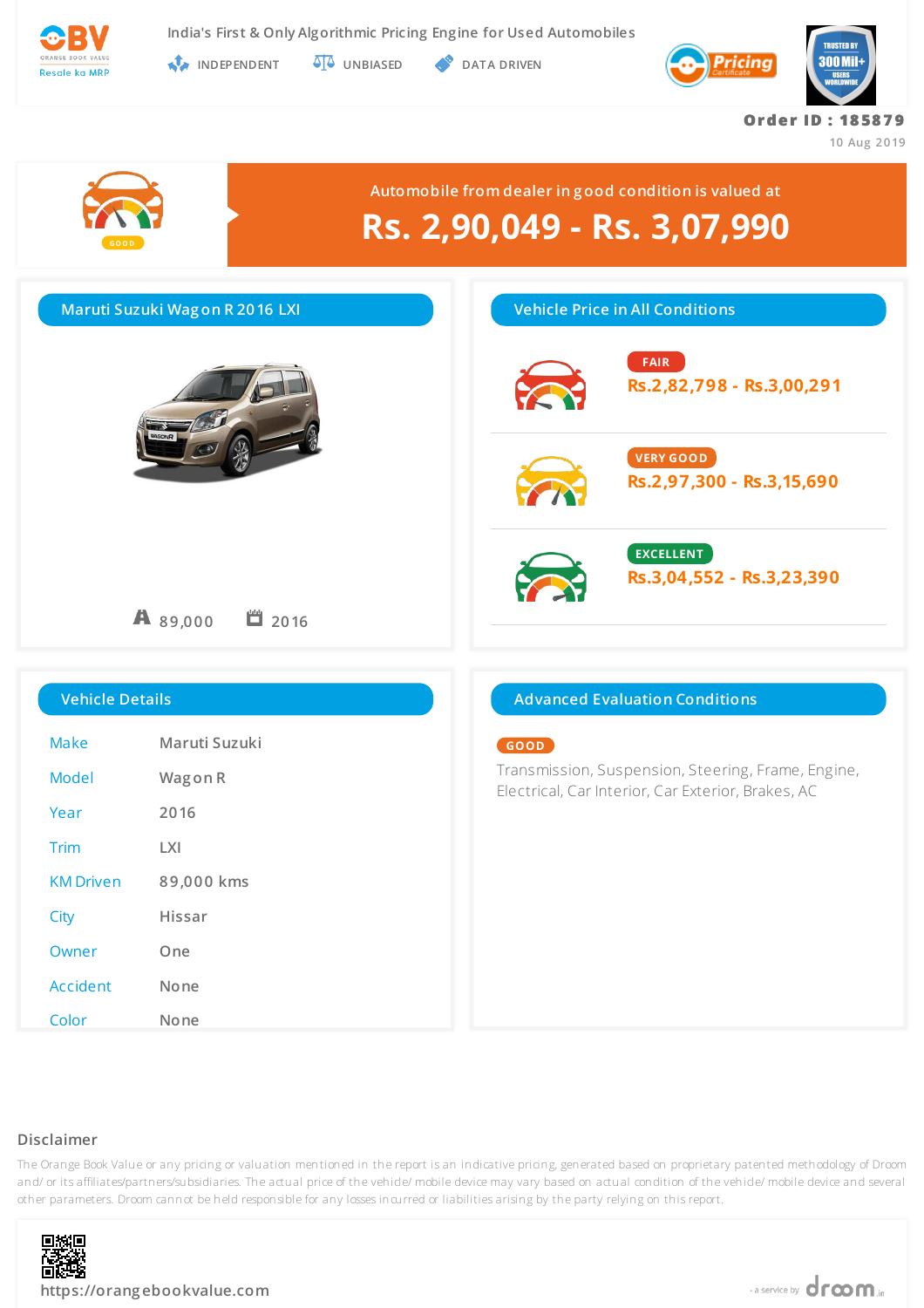

**India's First & Only Algorithmic Pricing Engine for Used Automobiles**

**New Vehicle Price Now**

**Rs. 4,46,014**

**INDEPENDENT UNBIASED DATA DRIVEN** 



**New Vehicle Price Then Rs. 4,46,014**



**What Others Paid Rs. 3,45,000**

**Or de r ID : 18 58 7 9**

**10 Aug 2019**

| <b>Next 3 Year Depreciation of Vehicle</b> |             |                                          |             |  |
|--------------------------------------------|-------------|------------------------------------------|-------------|--|
| <b>Estimated Buying Price From Dealer</b>  |             | <b>Estimated Selling Price To Dealer</b> |             |  |
| 2020                                       | Rs.2,97,098 | 2020                                     | Rs.2,67,384 |  |
| 2021                                       | Rs.2,63,697 | 2021                                     | Rs.2,37,324 |  |
| 2022                                       | Rs.2,38,122 | 2022                                     | Rs.2,14,307 |  |

## **Disclaimer**

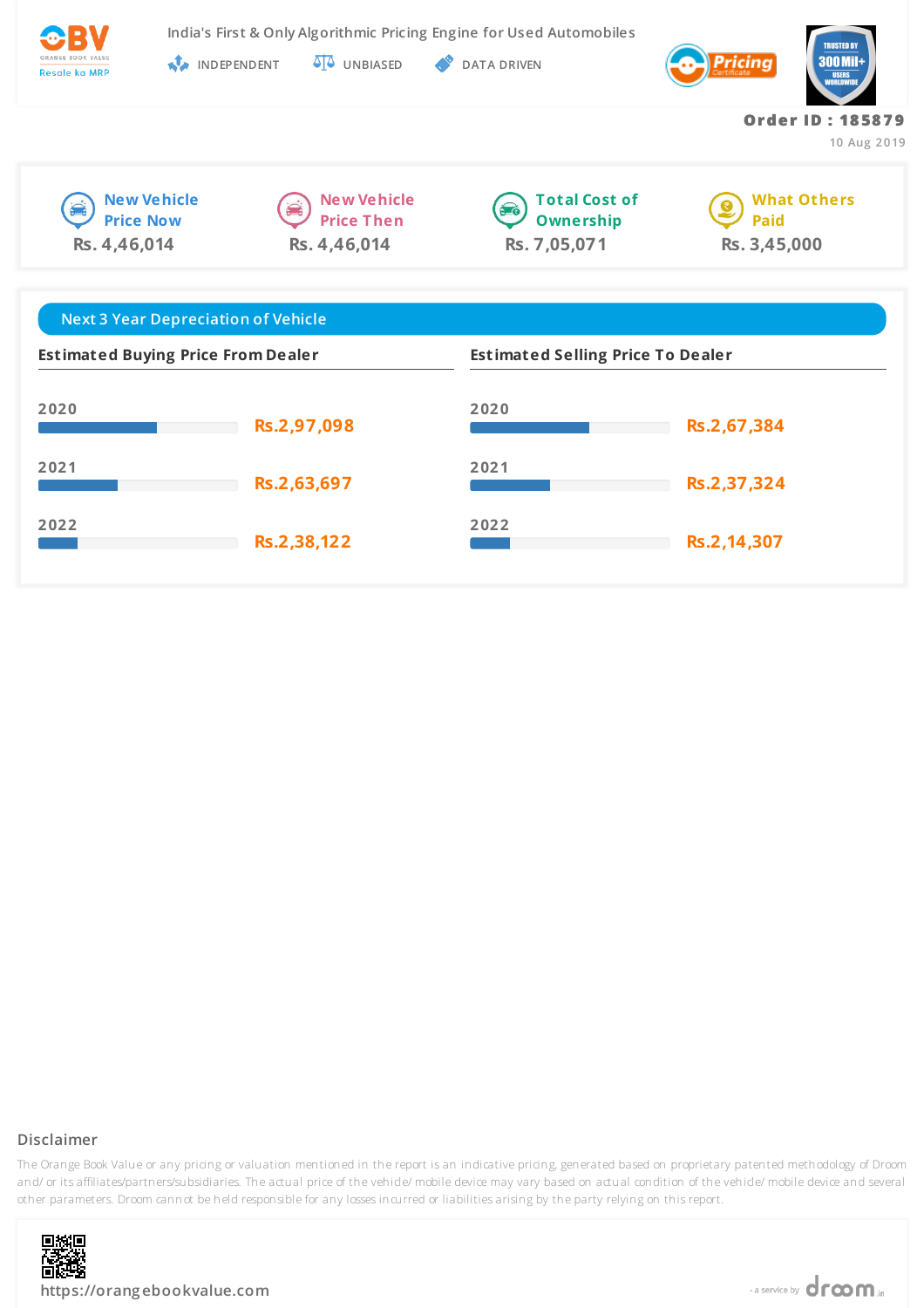



**INDEPENDENT UNBIASED DATA DRIVEN** 



#### **Or de r ID : 18 58 7 9**

**10 Aug 2019**

| <b>Similar Listings for Past 60 Days</b> | <b>Similar Orders for Past 60 Days</b> |  |
|------------------------------------------|----------------------------------------|--|
| No Data Available                        | No Data Available                      |  |
| <b>Similar Listings for Past 90 Days</b> | <b>Similar Orders for Past 90 Days</b> |  |
| No Data Available                        | No Data Available                      |  |
| <b>Similar Listings for Lifetime</b>     | <b>Similar Orders for Lifetime</b>     |  |
| No Data Available                        | No Data Available                      |  |

### **Disclaimer**

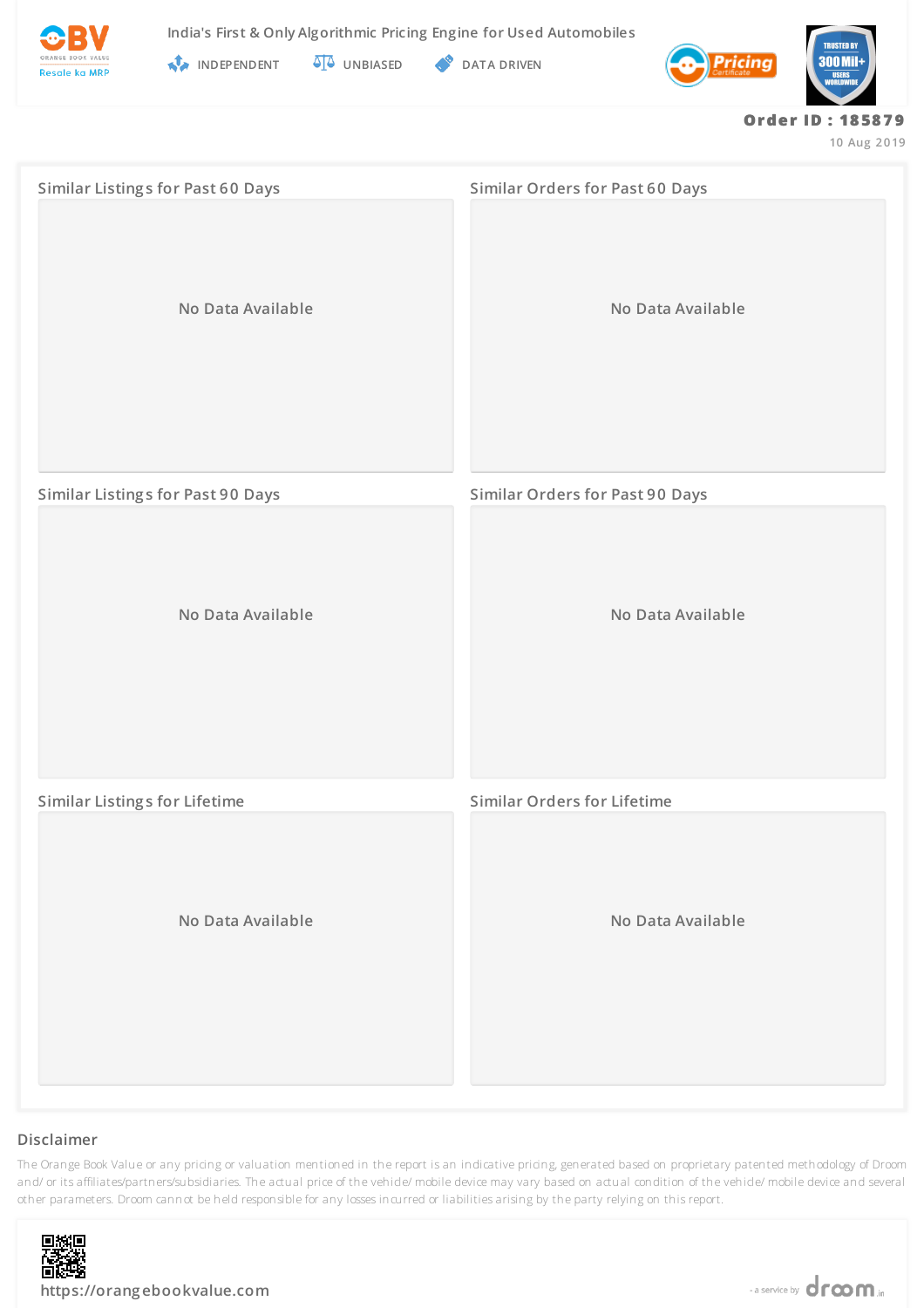

**India's First & Only Algorithmic Pricing Engine for Used Automobiles**

**INDEPENDENT AT UNBIASED PATA DRIVEN** 



# **Component Health Check**

**A vehicle undergoes enormous wear and tear with time. It is often imperative to inspect and replace parts of the vehicle on a timely basis to keep it in prime condition. These aspects often go unnoticed and become real pain points with time. Use the Component Health Check for maintaining your vehicle components without any hassles. It would provide the list of parts to be inspected every subsequent year based on their age to help you find out the parts needing replacement.**



### **Disclaimer**